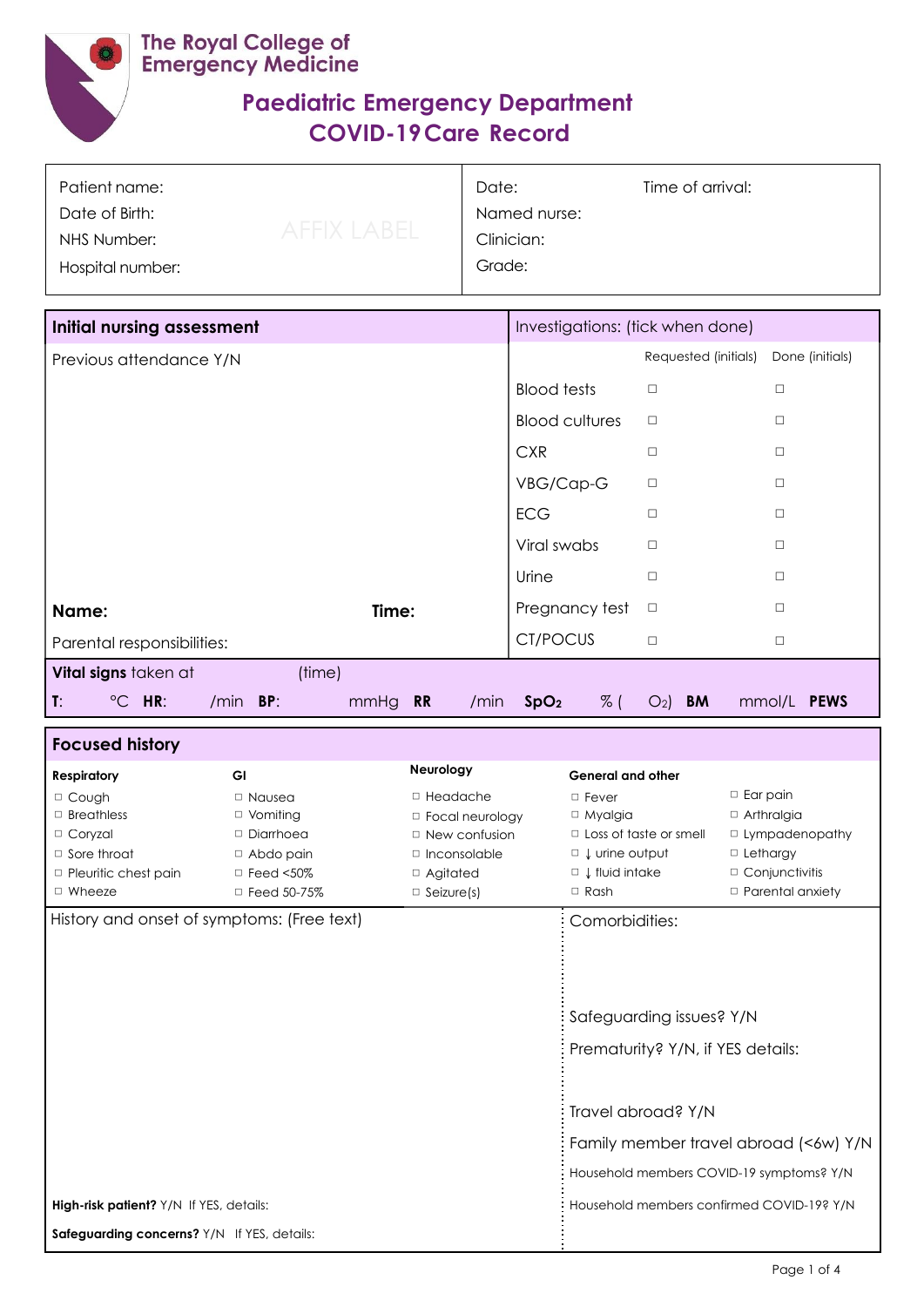| <b>Medications</b>                                                                 |                                              |                      | <b>Allergies and Adverse Drug Reactions</b><br>List the medications or substances and the nature of the<br>reaction (write NKDA if none)<br>It is mandatory to complete this section |                                                            |             |          |               |
|------------------------------------------------------------------------------------|----------------------------------------------|----------------------|--------------------------------------------------------------------------------------------------------------------------------------------------------------------------------------|------------------------------------------------------------|-------------|----------|---------------|
|                                                                                    |                                              |                      |                                                                                                                                                                                      | Medicine/substance                                         |             | Reaction |               |
| Recent antibiotics/steroids/NSAID?                                                 |                                              |                      |                                                                                                                                                                                      |                                                            |             |          |               |
|                                                                                    | Immunisation up to date? Y/N If NO, details: |                      | Sign (Name)                                                                                                                                                                          |                                                            |             |          | <b>Date</b>   |
| Seasonal flu vaccine? Y/N                                                          |                                              |                      | Allergy status<br>unconfirmed                                                                                                                                                        |                                                            | Sign (name) |          | Date and time |
| <b>Examination</b>                                                                 |                                              |                      |                                                                                                                                                                                      |                                                            |             |          |               |
| Overall impression (free text):                                                    |                                              |                      |                                                                                                                                                                                      |                                                            |             |          |               |
| А:<br>Patent:                                                                      | Adjuncts required:                           |                      |                                                                                                                                                                                      |                                                            |             |          |               |
| B:                                                                                 |                                              |                      |                                                                                                                                                                                      |                                                            |             |          |               |
| RR:                                                                                |                                              |                      |                                                                                                                                                                                      |                                                            |             |          |               |
| $SpO2$ :                                                                           | L/min)<br>$\left($                           |                      |                                                                                                                                                                                      |                                                            |             |          |               |
| Respiratory effort:                                                                |                                              |                      |                                                                                                                                                                                      |                                                            |             |          |               |
| CXR findings:                                                                      |                                              |                      |                                                                                                                                                                                      |                                                            |             |          |               |
| $\mathbf{C}$ :                                                                     |                                              | E:                   |                                                                                                                                                                                      |                                                            |             |          |               |
| HR:                                                                                | CRT:                                         | Temp:                |                                                                                                                                                                                      |                                                            |             |          |               |
| BP:                                                                                | Heart sounds:                                | Skin:                |                                                                                                                                                                                      |                                                            |             |          |               |
| Evidence of shock?                                                                 |                                              | Mucous<br>membranes: |                                                                                                                                                                                      |                                                            |             |          |               |
| D:                                                                                 |                                              | $E^*$ :              |                                                                                                                                                                                      |                                                            |             |          |               |
| A/V/P/U                                                                            | Pupils:                                      | $N^*$ :              |                                                                                                                                                                                      |                                                            |             |          |               |
| Paeds GCS:                                                                         | Focal Neurology: Y/N                         | $T^*$ :              |                                                                                                                                                                                      |                                                            |             |          |               |
| Meningism: Y/N                                                                     |                                              |                      |                                                                                                                                                                                      | Clinically $\Box$ malnourished $\Box$ obese                |             |          |               |
|                                                                                    |                                              |                      |                                                                                                                                                                                      | *Only examine if indicated; wear standard PPE + faceshield |             |          |               |
| <b>Primary diagnosis</b>                                                           |                                              |                      |                                                                                                                                                                                      |                                                            |             |          |               |
| COVID-19                                                                           | Likely $\square$                             | Possible <b>D</b>    |                                                                                                                                                                                      | Unlikely D                                                 |             |          |               |
| Other (please specify):                                                            |                                              |                      |                                                                                                                                                                                      |                                                            |             |          |               |
| Secondary diagnoses/problems:<br>J.<br>$\overline{c}$<br>$\ensuremath{\mathsf{3}}$ |                                              |                      |                                                                                                                                                                                      |                                                            |             |          |               |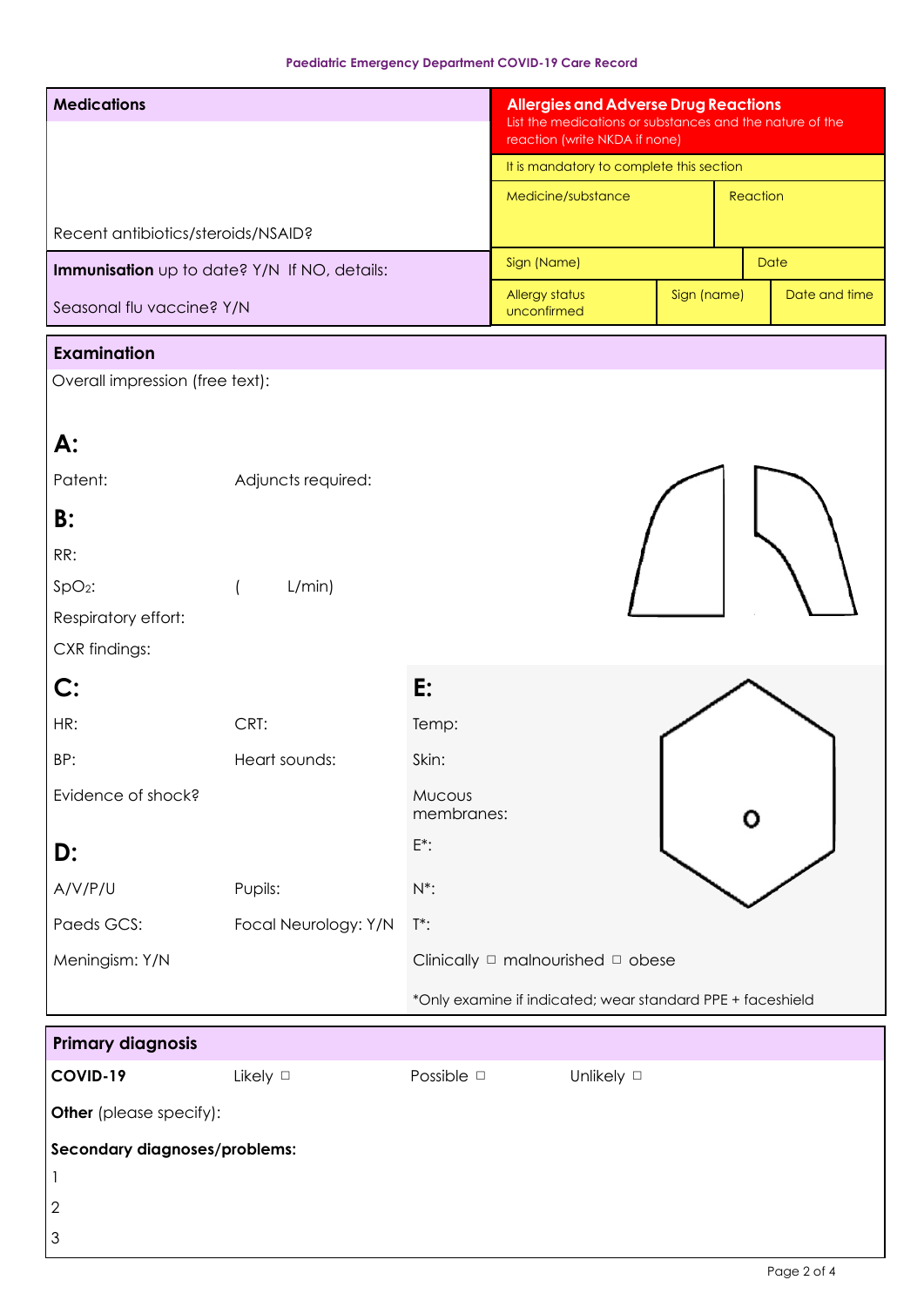|  |  |  | <b>Paediatric Emergency Department COVID-19 Care Record</b> |  |  |  |
|--|--|--|-------------------------------------------------------------|--|--|--|
|--|--|--|-------------------------------------------------------------|--|--|--|

| Date<br><b>Time</b><br>Prescriber (sign/name)<br>Given by<br>Time<br>Drug<br>Dose<br>Route<br>Paracetamol<br>(as per BNFC or 15 mg/kg)<br><b>Oxygen prescription</b><br>Date:<br>Time:<br>Date:<br>Time:<br>Date:<br>Time:<br>Date:<br>Time:<br>Circle target oxygen saturation<br>Circle target oxygen saturation<br>Circle target oxygen saturation<br>Circle target oxygen saturation<br>88-92% 94-98% Other<br>88-92% 94-98% Other<br>88-92% 94-98% Other<br>88-92% 94-98% Other<br>Device:<br>Device:<br>Device:<br>Device:<br>Starting flow rate<br>Starting flow rate<br>Starting flow rate<br>Starting flow rate<br>L/min<br>L/min<br>L/min<br>L/min<br>Maximum flow<br>Maximum flow<br>Maximum flow<br>Maximum flow<br>rate L/min<br>rate L/min<br>rate L/min<br>rate L/min<br>Sign (Name)<br>Sign (Name)<br>Sign (Name)<br>Sign (Name)<br><b>SM</b> Simple Mask<br><b>CPAP</b> Patient on CPAP<br>A Air<br>N nasal cannulae<br><b>NRBM</b> Reservoir mask<br><b>NIV</b> Patient on NIV<br>V Venturi (state %)<br><b>HF</b> High Flow (state device)<br><b>Urine</b><br><b>Blood gas results</b><br>Gases/Time<br>$\overline{2}$<br>3<br>$\mathbf{1}$<br>VBG or Cap-G<br>рH<br>pO <sub>2</sub><br>pCO <sub>2</sub><br>Lactate<br>BE<br>HCO <sub>3</sub><br>Pregnancy test:<br><b>Biochemistry results</b><br><b>Haematology results</b><br>time<br>time<br>Features suggestive of<br>Features suggestive of<br>Reviewed by<br>Reviewed by<br>Test<br>Result<br>Test<br>Result<br>COVID-19 in ADULTS!<br>COVID-19 in ADULTS!<br>WCC (total)<br>Sodium<br>Decreased<br>Potasium<br>Lymph count<br>Decreased<br>Neutro count<br>Urea<br>Creatinine<br><b>Platelets</b><br>May be elevated<br>PT<br>ALT<br><b>Bilirubin</b><br><b>APTT</b><br>May be elevated<br>Normal (1 with bacterial<br>D-dimer<br>Procalcitonin<br>2ry infection) |
|----------------------------------------------------------------------------------------------------------------------------------------------------------------------------------------------------------------------------------------------------------------------------------------------------------------------------------------------------------------------------------------------------------------------------------------------------------------------------------------------------------------------------------------------------------------------------------------------------------------------------------------------------------------------------------------------------------------------------------------------------------------------------------------------------------------------------------------------------------------------------------------------------------------------------------------------------------------------------------------------------------------------------------------------------------------------------------------------------------------------------------------------------------------------------------------------------------------------------------------------------------------------------------------------------------------------------------------------------------------------------------------------------------------------------------------------------------------------------------------------------------------------------------------------------------------------------------------------------------------------------------------------------------------------------------------------------------------------------------------------------------------------------------------------------------------------------------------------|
|                                                                                                                                                                                                                                                                                                                                                                                                                                                                                                                                                                                                                                                                                                                                                                                                                                                                                                                                                                                                                                                                                                                                                                                                                                                                                                                                                                                                                                                                                                                                                                                                                                                                                                                                                                                                                                              |
|                                                                                                                                                                                                                                                                                                                                                                                                                                                                                                                                                                                                                                                                                                                                                                                                                                                                                                                                                                                                                                                                                                                                                                                                                                                                                                                                                                                                                                                                                                                                                                                                                                                                                                                                                                                                                                              |
|                                                                                                                                                                                                                                                                                                                                                                                                                                                                                                                                                                                                                                                                                                                                                                                                                                                                                                                                                                                                                                                                                                                                                                                                                                                                                                                                                                                                                                                                                                                                                                                                                                                                                                                                                                                                                                              |
|                                                                                                                                                                                                                                                                                                                                                                                                                                                                                                                                                                                                                                                                                                                                                                                                                                                                                                                                                                                                                                                                                                                                                                                                                                                                                                                                                                                                                                                                                                                                                                                                                                                                                                                                                                                                                                              |
|                                                                                                                                                                                                                                                                                                                                                                                                                                                                                                                                                                                                                                                                                                                                                                                                                                                                                                                                                                                                                                                                                                                                                                                                                                                                                                                                                                                                                                                                                                                                                                                                                                                                                                                                                                                                                                              |
|                                                                                                                                                                                                                                                                                                                                                                                                                                                                                                                                                                                                                                                                                                                                                                                                                                                                                                                                                                                                                                                                                                                                                                                                                                                                                                                                                                                                                                                                                                                                                                                                                                                                                                                                                                                                                                              |
|                                                                                                                                                                                                                                                                                                                                                                                                                                                                                                                                                                                                                                                                                                                                                                                                                                                                                                                                                                                                                                                                                                                                                                                                                                                                                                                                                                                                                                                                                                                                                                                                                                                                                                                                                                                                                                              |
|                                                                                                                                                                                                                                                                                                                                                                                                                                                                                                                                                                                                                                                                                                                                                                                                                                                                                                                                                                                                                                                                                                                                                                                                                                                                                                                                                                                                                                                                                                                                                                                                                                                                                                                                                                                                                                              |
|                                                                                                                                                                                                                                                                                                                                                                                                                                                                                                                                                                                                                                                                                                                                                                                                                                                                                                                                                                                                                                                                                                                                                                                                                                                                                                                                                                                                                                                                                                                                                                                                                                                                                                                                                                                                                                              |
|                                                                                                                                                                                                                                                                                                                                                                                                                                                                                                                                                                                                                                                                                                                                                                                                                                                                                                                                                                                                                                                                                                                                                                                                                                                                                                                                                                                                                                                                                                                                                                                                                                                                                                                                                                                                                                              |
|                                                                                                                                                                                                                                                                                                                                                                                                                                                                                                                                                                                                                                                                                                                                                                                                                                                                                                                                                                                                                                                                                                                                                                                                                                                                                                                                                                                                                                                                                                                                                                                                                                                                                                                                                                                                                                              |
|                                                                                                                                                                                                                                                                                                                                                                                                                                                                                                                                                                                                                                                                                                                                                                                                                                                                                                                                                                                                                                                                                                                                                                                                                                                                                                                                                                                                                                                                                                                                                                                                                                                                                                                                                                                                                                              |
|                                                                                                                                                                                                                                                                                                                                                                                                                                                                                                                                                                                                                                                                                                                                                                                                                                                                                                                                                                                                                                                                                                                                                                                                                                                                                                                                                                                                                                                                                                                                                                                                                                                                                                                                                                                                                                              |
|                                                                                                                                                                                                                                                                                                                                                                                                                                                                                                                                                                                                                                                                                                                                                                                                                                                                                                                                                                                                                                                                                                                                                                                                                                                                                                                                                                                                                                                                                                                                                                                                                                                                                                                                                                                                                                              |
|                                                                                                                                                                                                                                                                                                                                                                                                                                                                                                                                                                                                                                                                                                                                                                                                                                                                                                                                                                                                                                                                                                                                                                                                                                                                                                                                                                                                                                                                                                                                                                                                                                                                                                                                                                                                                                              |
|                                                                                                                                                                                                                                                                                                                                                                                                                                                                                                                                                                                                                                                                                                                                                                                                                                                                                                                                                                                                                                                                                                                                                                                                                                                                                                                                                                                                                                                                                                                                                                                                                                                                                                                                                                                                                                              |
|                                                                                                                                                                                                                                                                                                                                                                                                                                                                                                                                                                                                                                                                                                                                                                                                                                                                                                                                                                                                                                                                                                                                                                                                                                                                                                                                                                                                                                                                                                                                                                                                                                                                                                                                                                                                                                              |
|                                                                                                                                                                                                                                                                                                                                                                                                                                                                                                                                                                                                                                                                                                                                                                                                                                                                                                                                                                                                                                                                                                                                                                                                                                                                                                                                                                                                                                                                                                                                                                                                                                                                                                                                                                                                                                              |
|                                                                                                                                                                                                                                                                                                                                                                                                                                                                                                                                                                                                                                                                                                                                                                                                                                                                                                                                                                                                                                                                                                                                                                                                                                                                                                                                                                                                                                                                                                                                                                                                                                                                                                                                                                                                                                              |
|                                                                                                                                                                                                                                                                                                                                                                                                                                                                                                                                                                                                                                                                                                                                                                                                                                                                                                                                                                                                                                                                                                                                                                                                                                                                                                                                                                                                                                                                                                                                                                                                                                                                                                                                                                                                                                              |
|                                                                                                                                                                                                                                                                                                                                                                                                                                                                                                                                                                                                                                                                                                                                                                                                                                                                                                                                                                                                                                                                                                                                                                                                                                                                                                                                                                                                                                                                                                                                                                                                                                                                                                                                                                                                                                              |
|                                                                                                                                                                                                                                                                                                                                                                                                                                                                                                                                                                                                                                                                                                                                                                                                                                                                                                                                                                                                                                                                                                                                                                                                                                                                                                                                                                                                                                                                                                                                                                                                                                                                                                                                                                                                                                              |
|                                                                                                                                                                                                                                                                                                                                                                                                                                                                                                                                                                                                                                                                                                                                                                                                                                                                                                                                                                                                                                                                                                                                                                                                                                                                                                                                                                                                                                                                                                                                                                                                                                                                                                                                                                                                                                              |
|                                                                                                                                                                                                                                                                                                                                                                                                                                                                                                                                                                                                                                                                                                                                                                                                                                                                                                                                                                                                                                                                                                                                                                                                                                                                                                                                                                                                                                                                                                                                                                                                                                                                                                                                                                                                                                              |
|                                                                                                                                                                                                                                                                                                                                                                                                                                                                                                                                                                                                                                                                                                                                                                                                                                                                                                                                                                                                                                                                                                                                                                                                                                                                                                                                                                                                                                                                                                                                                                                                                                                                                                                                                                                                                                              |
|                                                                                                                                                                                                                                                                                                                                                                                                                                                                                                                                                                                                                                                                                                                                                                                                                                                                                                                                                                                                                                                                                                                                                                                                                                                                                                                                                                                                                                                                                                                                                                                                                                                                                                                                                                                                                                              |
|                                                                                                                                                                                                                                                                                                                                                                                                                                                                                                                                                                                                                                                                                                                                                                                                                                                                                                                                                                                                                                                                                                                                                                                                                                                                                                                                                                                                                                                                                                                                                                                                                                                                                                                                                                                                                                              |
|                                                                                                                                                                                                                                                                                                                                                                                                                                                                                                                                                                                                                                                                                                                                                                                                                                                                                                                                                                                                                                                                                                                                                                                                                                                                                                                                                                                                                                                                                                                                                                                                                                                                                                                                                                                                                                              |
|                                                                                                                                                                                                                                                                                                                                                                                                                                                                                                                                                                                                                                                                                                                                                                                                                                                                                                                                                                                                                                                                                                                                                                                                                                                                                                                                                                                                                                                                                                                                                                                                                                                                                                                                                                                                                                              |
|                                                                                                                                                                                                                                                                                                                                                                                                                                                                                                                                                                                                                                                                                                                                                                                                                                                                                                                                                                                                                                                                                                                                                                                                                                                                                                                                                                                                                                                                                                                                                                                                                                                                                                                                                                                                                                              |
|                                                                                                                                                                                                                                                                                                                                                                                                                                                                                                                                                                                                                                                                                                                                                                                                                                                                                                                                                                                                                                                                                                                                                                                                                                                                                                                                                                                                                                                                                                                                                                                                                                                                                                                                                                                                                                              |
|                                                                                                                                                                                                                                                                                                                                                                                                                                                                                                                                                                                                                                                                                                                                                                                                                                                                                                                                                                                                                                                                                                                                                                                                                                                                                                                                                                                                                                                                                                                                                                                                                                                                                                                                                                                                                                              |
| May be elevated if<br>Troponin                                                                                                                                                                                                                                                                                                                                                                                                                                                                                                                                                                                                                                                                                                                                                                                                                                                                                                                                                                                                                                                                                                                                                                                                                                                                                                                                                                                                                                                                                                                                                                                                                                                                                                                                                                                                               |
| myocarditis                                                                                                                                                                                                                                                                                                                                                                                                                                                                                                                                                                                                                                                                                                                                                                                                                                                                                                                                                                                                                                                                                                                                                                                                                                                                                                                                                                                                                                                                                                                                                                                                                                                                                                                                                                                                                                  |
| <b>CRP</b><br>Markedly elevated                                                                                                                                                                                                                                                                                                                                                                                                                                                                                                                                                                                                                                                                                                                                                                                                                                                                                                                                                                                                                                                                                                                                                                                                                                                                                                                                                                                                                                                                                                                                                                                                                                                                                                                                                                                                              |
| Amylase<br>LDH                                                                                                                                                                                                                                                                                                                                                                                                                                                                                                                                                                                                                                                                                                                                                                                                                                                                                                                                                                                                                                                                                                                                                                                                                                                                                                                                                                                                                                                                                                                                                                                                                                                                                                                                                                                                                               |